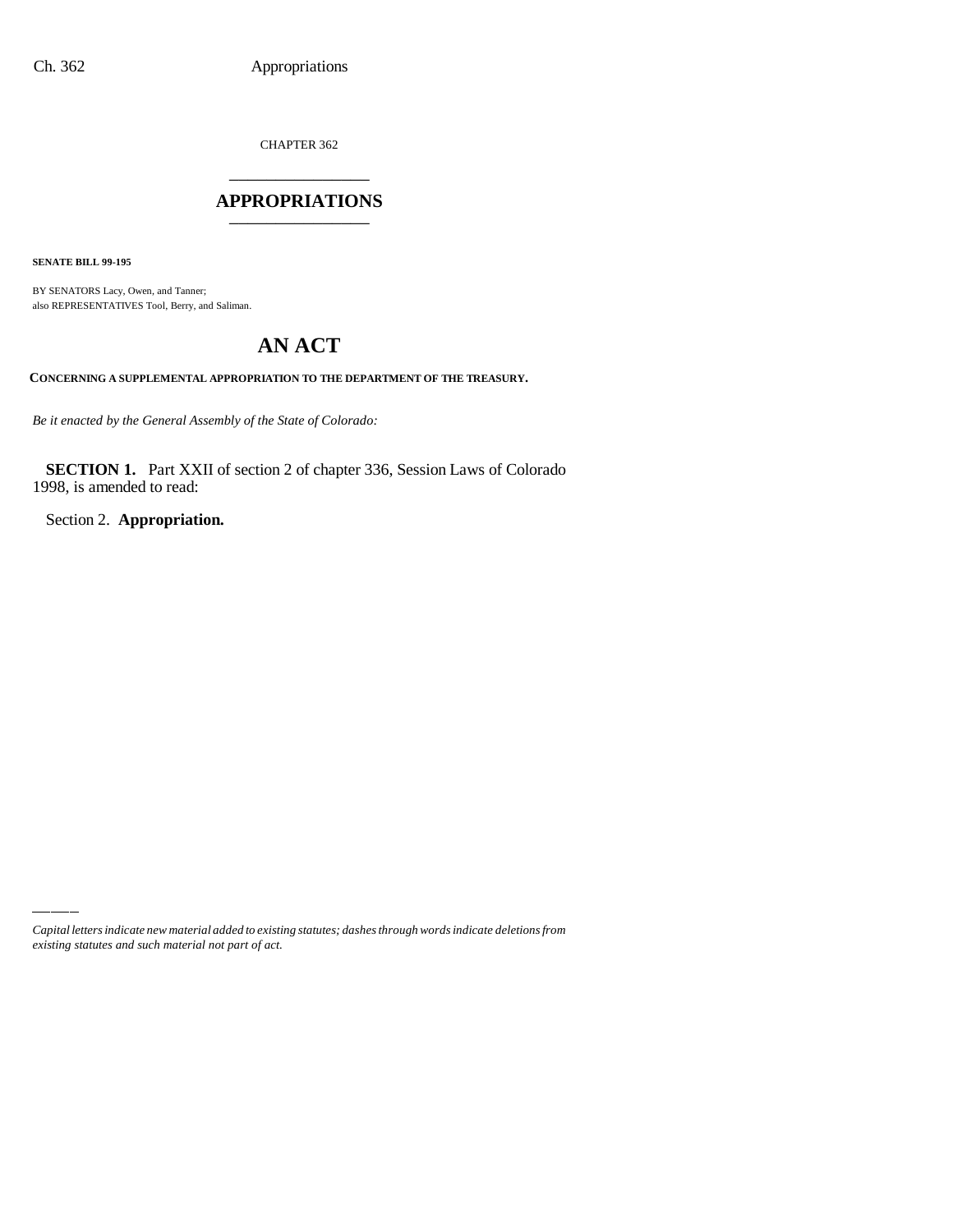## Ch. 362 Appropriations

|                 |              |                | APPROPRIATION FROM |              |               |                |  |  |
|-----------------|--------------|----------------|--------------------|--------------|---------------|----------------|--|--|
|                 |              |                | CASH               |              |               |                |  |  |
| ITEM &          |              | <b>GENERAL</b> | <b>FUND</b>        | CASH         | <b>FUNDS</b>  | <b>FEDERAL</b> |  |  |
| <b>SUBTOTAL</b> | <b>TOTAL</b> | <b>FUND</b>    | <b>EXEMPT</b>      | <b>FUNDS</b> | <b>EXEMPT</b> | <b>FUNDS</b>   |  |  |
|                 |              |                |                    |              |               |                |  |  |

#### **PART XXII DEPARTMENT OF THE TREASURY**

### **(1) ADMINISTRATION212**

| <b>Personal Services</b>  | 916.142      |  |
|---------------------------|--------------|--|
|                           | $(16.0$ FTE) |  |
| Health, Life, and Dental  | 47,708       |  |
| Short-term Disability     | 2,179        |  |
| Salary Survey and         |              |  |
| Anniversary Increases     | 51,254       |  |
| <b>Operating Expenses</b> | 127,220      |  |
|                           | 133,221      |  |
| Legal Services for 388    |              |  |
| hours                     | 19,055       |  |
| Purchase of Services from |              |  |
| Computer Center           | 3,500        |  |
| Payment to Risk           |              |  |
| Management and Property   |              |  |
| Funds                     |              |  |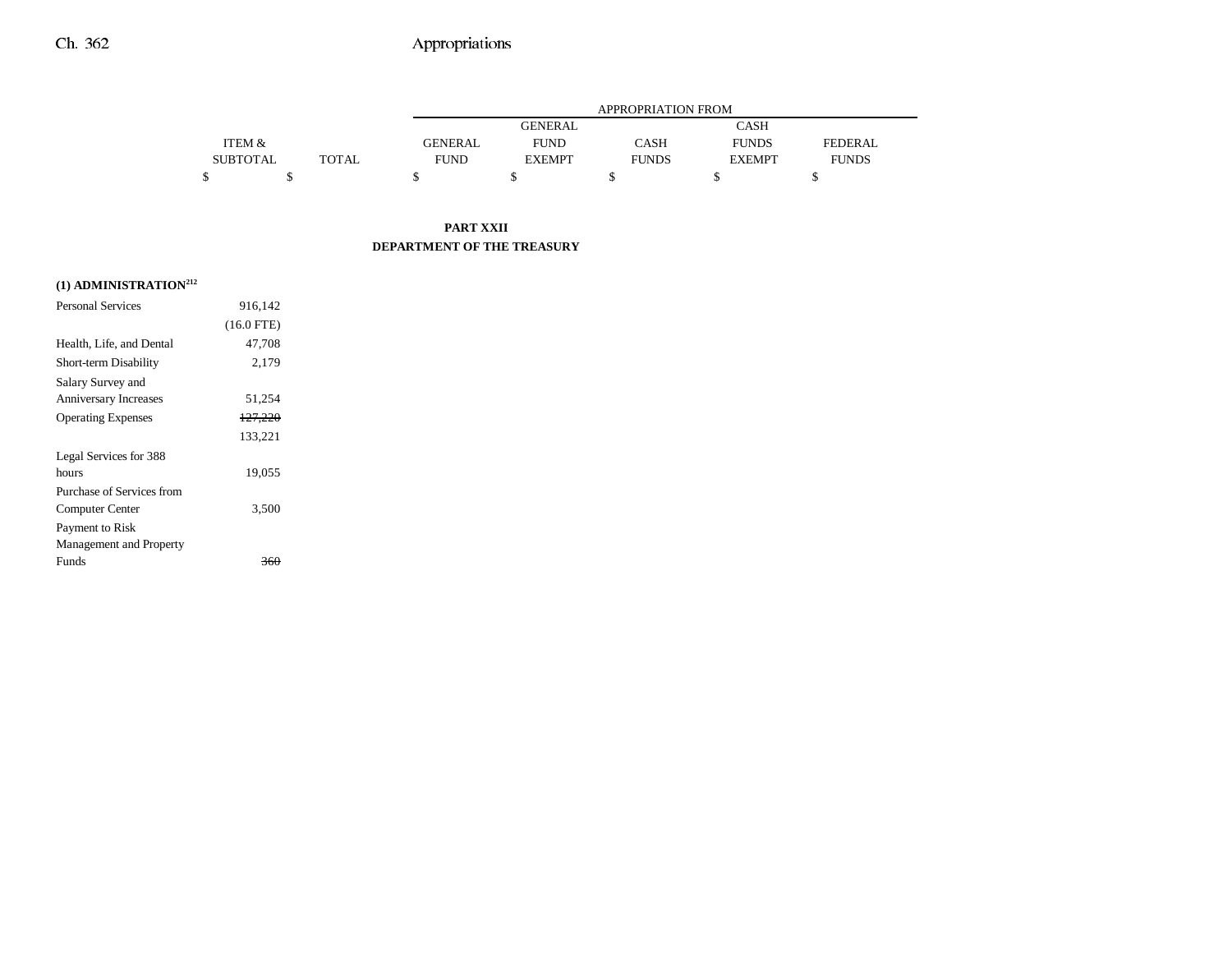|                        | 200               |           |           |
|------------------------|-------------------|-----------|-----------|
| Capitol Complex Leased |                   |           |           |
| Space                  | <del>35,544</del> |           |           |
|                        | 31,483            |           |           |
| Discretionary Fund     | $5,000^{\rm a}$   |           |           |
|                        |                   | 1,207,962 | 1,207,962 |
|                        |                   | 1,209,742 | 1,209,742 |

<sup>a</sup> This amount is included for purposes of complying with the limitation on state fiscal year spending imposed by Article X, Section 20 of the State Constitution. This amount is continuously appropriated by a permanent statute or constitutional provision and is not subject to the limitation on General Fund appropriations as set forth in Section 24-75-201.1, C.R.S.

#### **(2) SPECIAL PURPOSE**

| Judges' Retirement            | 708,767 |           |           |  |  |
|-------------------------------|---------|-----------|-----------|--|--|
|                               | 692,642 |           |           |  |  |
| County Costs Pursuant to      |         |           |           |  |  |
| Section $39-3.5-106(1)$ ,     |         |           |           |  |  |
| C.R.S.                        | 388,550 |           |           |  |  |
|                               | 368,072 |           |           |  |  |
| Organ and Tissue Donation     |         |           |           |  |  |
| Awareness Fund <sup>213</sup> | 350,000 |           |           |  |  |
|                               |         | 1,447,317 | 1,097,317 |  |  |
|                               |         | 1,410,714 | 1,060,714 |  |  |

a This amount shall be from voluntary donations deposited into the Organ and Tissue Donation Awareness Fund.

#### **(3) UNCLAIMED PROPERTY PROGRAM**

Ch. 362 Appropriations

350,000<sup>a</sup>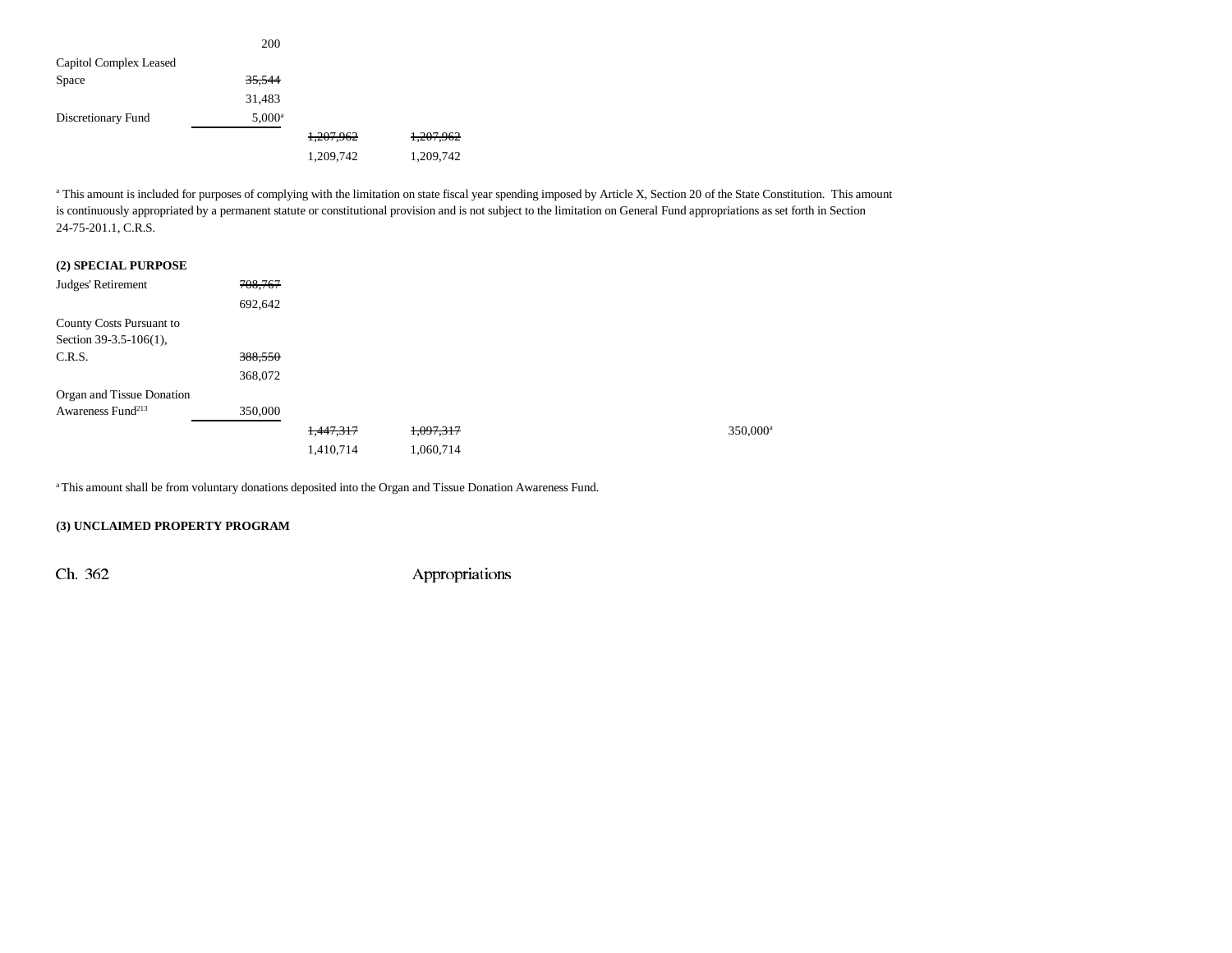Volunteer Death and

Disability 30,000

## Ch. 362 Appropriations

|                                                        |                           |              | APPROPRIATION FROM            |                                                |                      |                                       |                                |  |
|--------------------------------------------------------|---------------------------|--------------|-------------------------------|------------------------------------------------|----------------------|---------------------------------------|--------------------------------|--|
|                                                        | ITEM &<br><b>SUBTOTAL</b> | <b>TOTAL</b> | <b>GENERAL</b><br><b>FUND</b> | <b>GENERAL</b><br><b>FUND</b><br><b>EXEMPT</b> | CASH<br><b>FUNDS</b> | CASH<br><b>FUNDS</b><br><b>EXEMPT</b> | <b>FEDERAL</b><br><b>FUNDS</b> |  |
|                                                        | \$<br>\$                  |              | \$                            | \$                                             | \$                   | \$                                    | \$                             |  |
| <b>Personal Services</b>                               | 515,403                   |              |                               |                                                |                      |                                       |                                |  |
|                                                        | 497,667                   |              |                               |                                                |                      |                                       |                                |  |
|                                                        | $(10.0 \text{ FFE})$      |              |                               |                                                |                      |                                       |                                |  |
|                                                        | $(9.0$ FTE)               |              |                               |                                                |                      |                                       |                                |  |
| <b>Operating Expenses</b>                              | 230,000                   |              |                               |                                                |                      |                                       |                                |  |
|                                                        | 207,250                   |              |                               |                                                |                      |                                       |                                |  |
| <b>Leased Space</b>                                    | 53,047                    |              |                               |                                                |                      |                                       |                                |  |
|                                                        | 48,047                    |              |                               |                                                |                      |                                       |                                |  |
|                                                        |                           | 798,450      | 798,450                       |                                                |                      |                                       |                                |  |
|                                                        |                           | 752,964      | 752,964                       |                                                |                      |                                       |                                |  |
| (4) FIRE AND POLICE PENSION ASSOCIATION <sup>214</sup> |                           |              |                               |                                                |                      |                                       |                                |  |
| Unfunded Liability - Old                               |                           |              |                               |                                                |                      |                                       |                                |  |
| Hire Plans                                             | 25,321,079                |              |                               |                                                |                      |                                       |                                |  |
| Volunteer Firefighter                                  |                           |              |                               |                                                |                      |                                       |                                |  |
| <b>Retirement Plans</b>                                | 3,200,000                 |              |                               |                                                |                      |                                       |                                |  |

3,148,492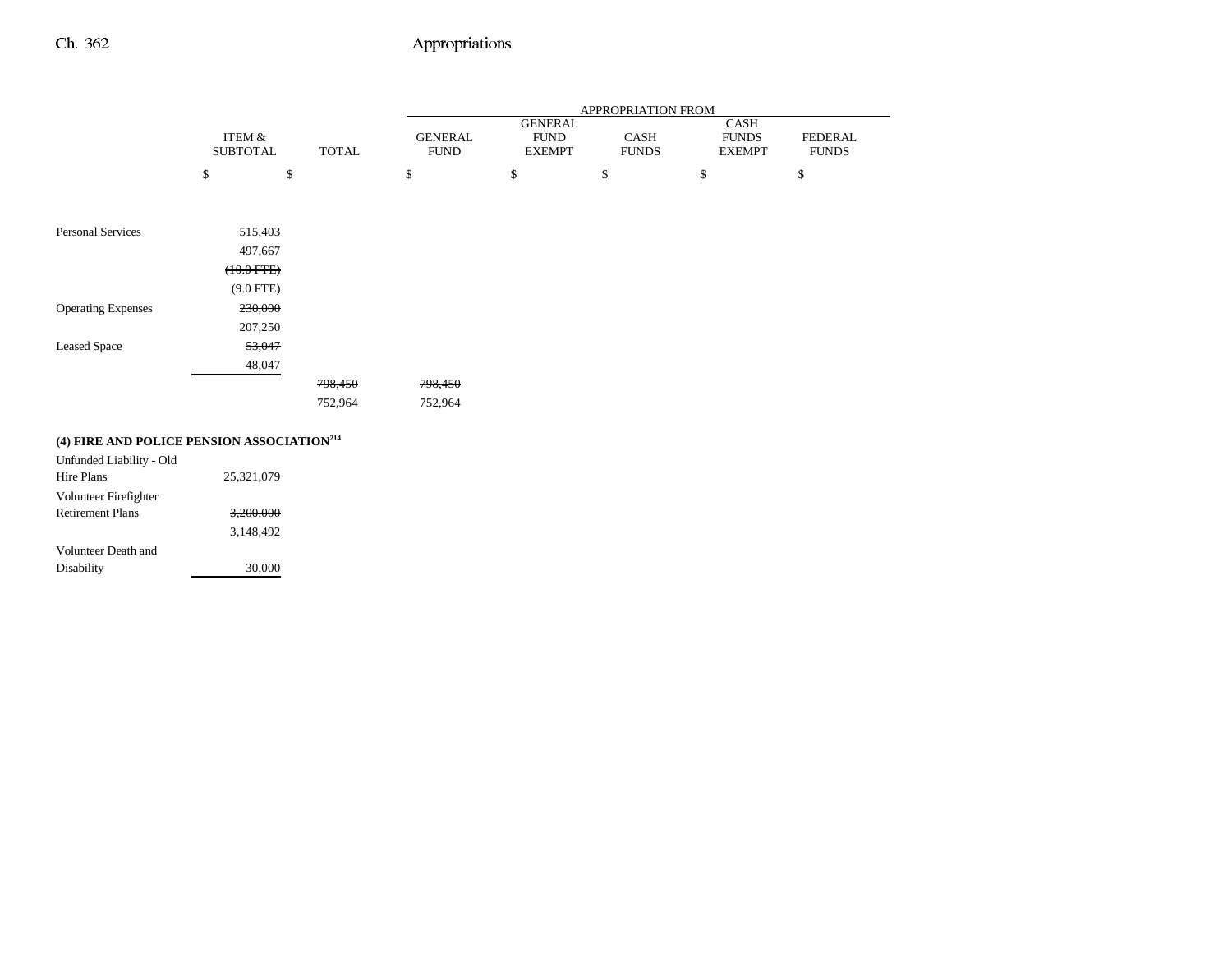28,551,079 28,551,079<sup>a</sup> 28,499,571 28,499,571<sup>a</sup>

<sup>a</sup> This amount is included for purposes of complying with the limitation on state fiscal year spending imposed by Article X, Section 20 of the State Constitution. This amount is continuously appropriated by a permanent statute or constitutional provision and is not subject to the limitation on General Fund appropriations as set forth in Section 24-75-201.1, C.R.S.

#### **(5) APPROPRIATED COUNTIES**

 $\mathbf{S}$  and  $136,910,000$  136,910,000 and  $136,910,000$  136,910,000 and  $136,910,000$  136,910,000 and  $136,910,000$  136,910,000 and  $136,910,000$  136,910,000 and  $136,910,000$  136,910,000 and  $136,910,000$  136,910,000 an

<sup>a</sup> This amount represents the funds given to counties pursuant to Section 43-4-207, C.R.S. For purposes of complying with the limitation on state fiscal year spending imposed by Article X, Section 20 of the State Constitution, these moneys are included for informational purposes as they are appropriated by a permanent statute or constitutional provision.

#### **(6) APPROPRIATED MUNICIPALITIES**93,139,000 93,139,000 93,139,000 93,139,000 93,139,000 93,139,000 93,139,000 93,139,000 93,139,000 93,139,000 1

<sup>a</sup> This amount represents the funds given to counties pursuant to Section 43-4-208, C.R.S. For purposes of complying with the limitation on state fiscal year spending imposed by Article X, Section 20 of the State Constitution, these moneys are included for informational purposes as they are appropriated by a permanent statute or constitutional provision.

### **TOTALS PART XXII**

| $(TREASURY)^{4,5}$ | \$262,053,808 | \$31.654.808"             | $$230,399,000^b$ |
|--------------------|---------------|---------------------------|------------------|
|                    | \$261.921.991 | \$31.522.991 <sup>a</sup> |                  |

<sup>a</sup> Of this amount, \$28,556,079 \$28,504,571, is included as information for purposes of complying with the limitation on state fiscal year spending imposed by Article X, Section 20 of the State Constitution. As this amount is continuously appropriated by a permanent statute or constitutional provision it is not subject to the limitation on General Fund appropriations as set forth in Section 24-75-201.1, C.R.S.

Ch. 362 Appropriations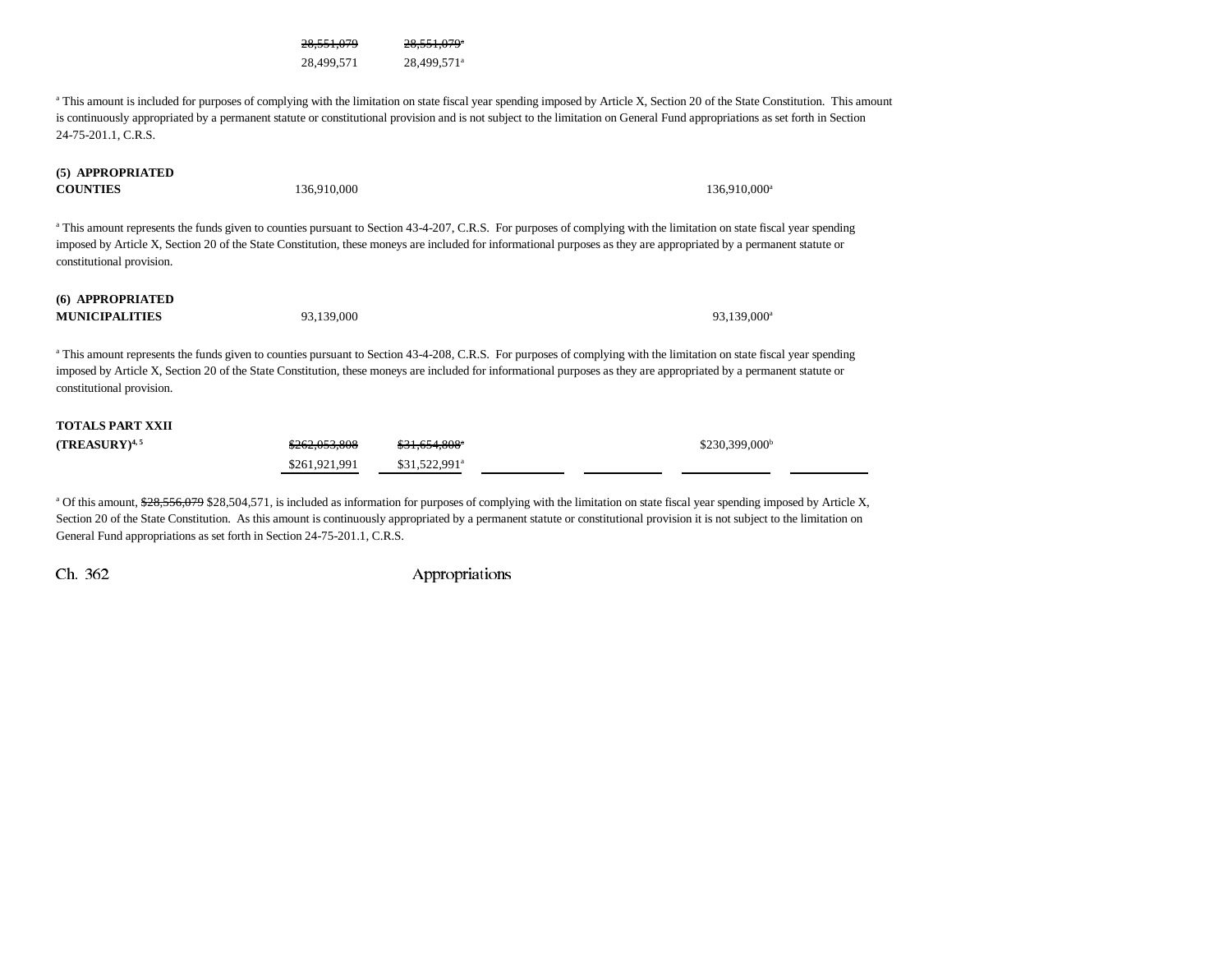|                 |       | APPROPRIATION FROM     |               |              |               |                |  |
|-----------------|-------|------------------------|---------------|--------------|---------------|----------------|--|
|                 |       | CASH<br><b>GENERAL</b> |               |              |               |                |  |
| ITEM &          |       | GENERAL                | FUND          | CASH         | <b>FUNDS</b>  | <b>FEDERAL</b> |  |
| <b>SUBTOTAL</b> | TOTAL | FUND                   | <b>EXEMPT</b> | <b>FUNDS</b> | <b>EXEMPT</b> | <b>FUNDS</b>   |  |
| ¢               |       |                        |               |              |               |                |  |

<sup>b</sup> Of this amount, \$230,049,000 is distributed to counties and municipalities from the Highway Users Tax Fund pursuant to Sections 43-4-207 and 43-4-208, C.R.S. For purposes of complying with the limitation on state fiscal year spending imposed by Article X, Section 20 of the State Constitution, these moneys are included for informational purposes as they are appropriated by a permanent statute or constitutional provision..

**FOOTNOTES** -- The following statements are referenced to the numbered footnotes throughout section 2.

- 4 (Governor lined through this provision. See L. 98, p. 2193.)
- 5 All Departments, Totals -- The General Assembly requests that copies of all reports requested in other footnotes contained in this act be delivered to the Joint Budget Committee and the majority and minority leadership in each house of the General Assembly. Each principal department of the state shall produce its rules and regulations in an electronic format that is suitable for public access through electronic means. Such rules and regulations in such format shall be submitted to the Office of Legislative Legal Services for publishing on the Internet. It is the intent of the General Assembly that this be done within existing resources.
- 212 Department of the Treasury, Administration -- The Department is requested to submit an annual report to the Joint Budget Committee on the performance of the state's investments. The report should include comparisons to relevant benchmarks and a detailed discussion of the benchmarks. This report should be submitted as a part of the Department's annual budget request.
- 213 Department of the Treasury, Special Purpose, Organ and Tissue Donation Awareness Fund -- The Transplant Council of